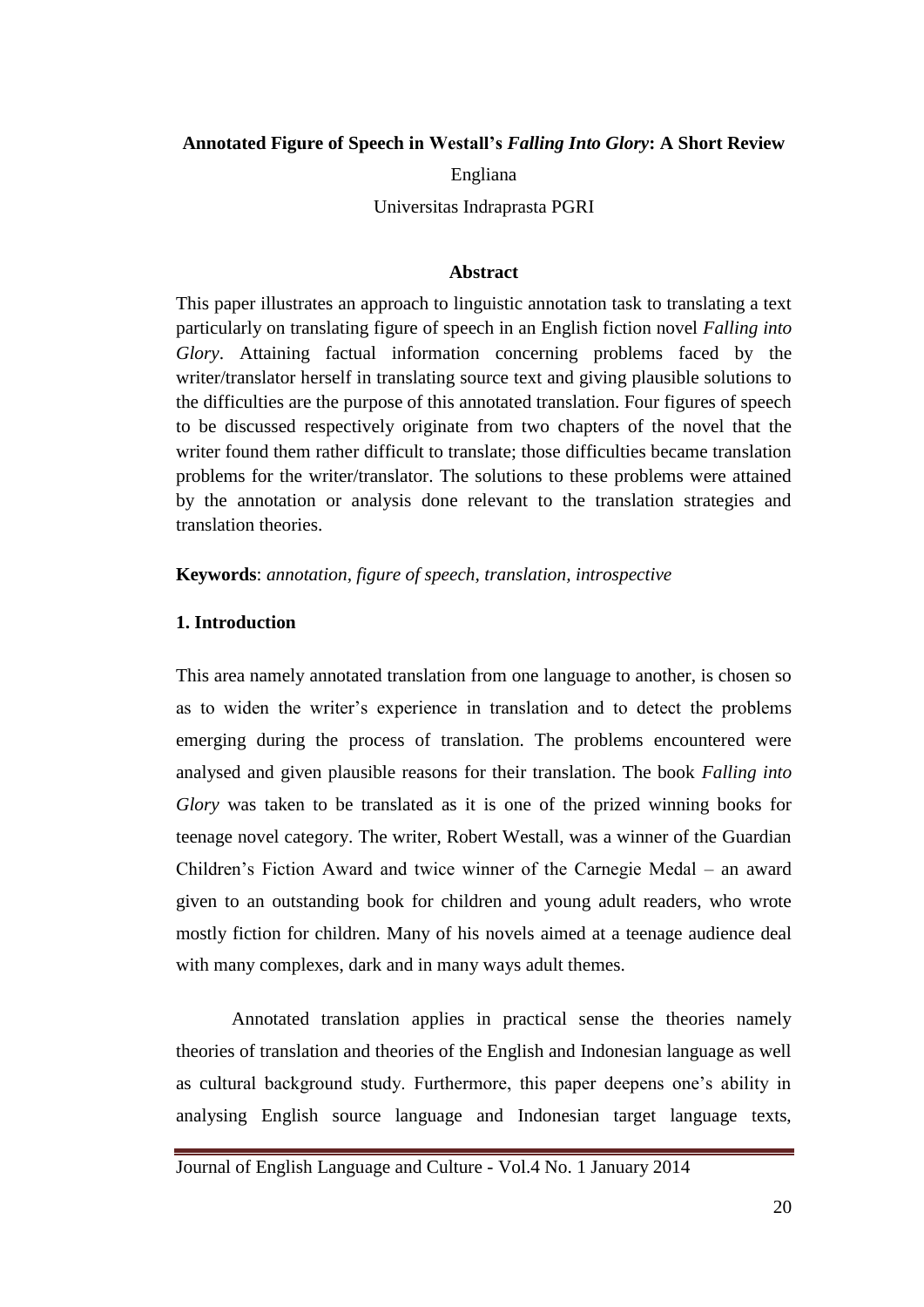especially for those who are interested in translation. Thus the problems can be formulated as follows: (1) What are the difficulties the writer/translator encountered during the process of translation?; (2) How are the difficulties solved?

#### Translating Figure of Speech

According to Baker (1997), one of the strategies in translating idioms is by paraphrasing (or plain prose, according to Duff (1990)), as it is said that:

This is by far the most common way of translating idioms when a match cannot be found in the target language or when it seems inappropriate to use idiomatic language in the target text because of differences in stylistic preferences of the source and target languages (p. 74).

Moreover, Larson (1998) suggested five ways of translating figurative propositions/metaphors and simile:

- The **metaphor** may be kept if the receptor language permits (that is, if it sounds natural and is understood correctly by the readers;
- A **metaphor** may be translated as **simile** (adding *like* or *as*);
- A **metaphor** of the receptor language which has the same meaning may be substituted;
- The **metaphor** may be kept and the meaning explained (that is, the topic and/or point of similarity may be added);
- The meaning of the **metaphor** may be translated without keeping the metaphorical imagery. (p.254).

Duff's Principles of Translation mentions that in translating idiom, there are several things the translator should consider before transferring the meaning to source language and one of them is to "...use a non-idiomatic or plain prose translation." (Duff, 1990,  $p$ , 11).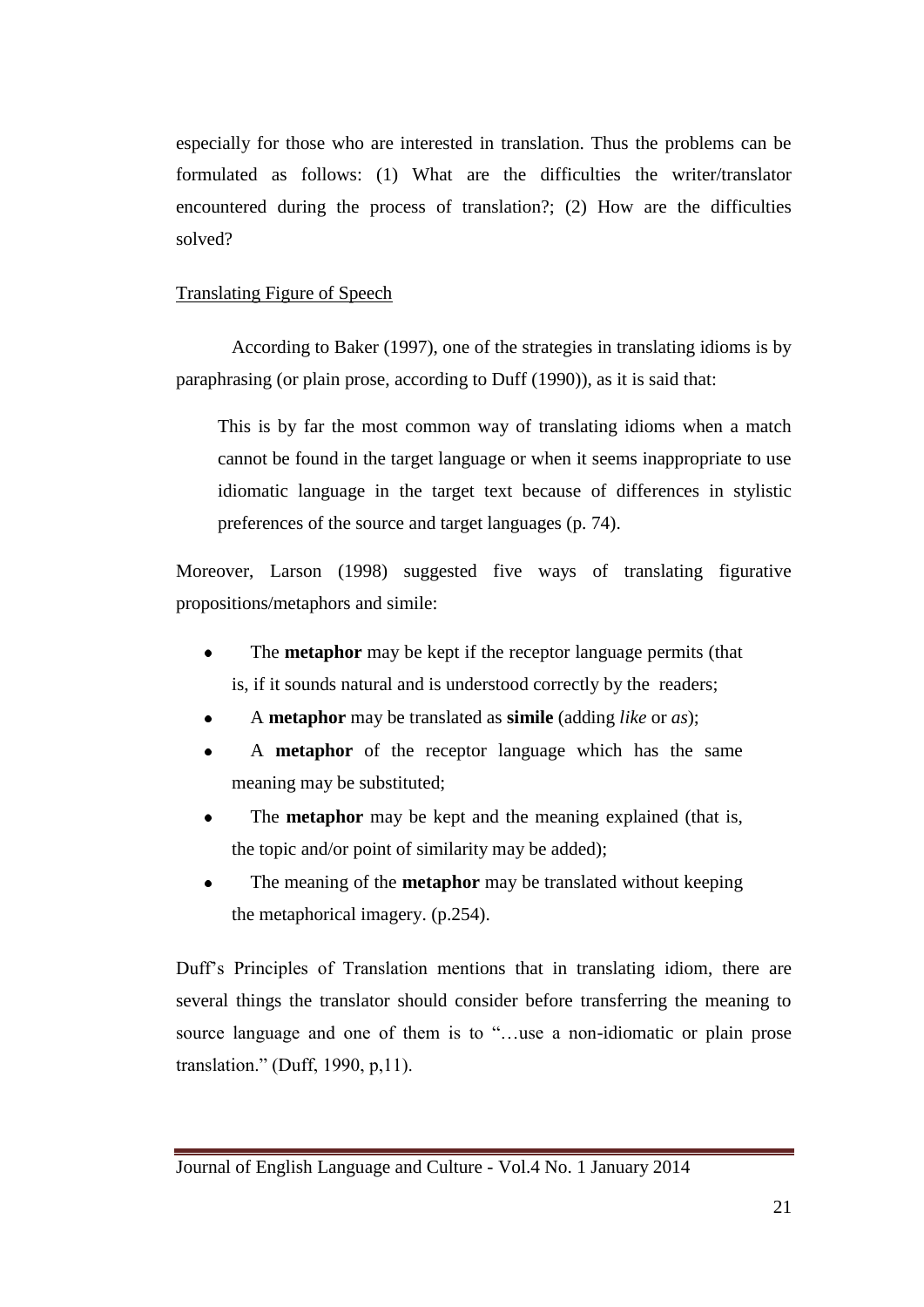According to Baker (1997), one of the strategies in translating idioms is by paraphrasing. She said that

This is by far the most common way of translating idioms when a match cannot be found in the target language or when it seems inappropriate to use idiomatic language in the target text because of differences in stylistic preferences of the source and target languages (p.74).

Annotated translation research belongs to the area of analysis of the original and source text which covers a study on annotated translation. Introspective and retrospective research are included in this annotated translation study. Introspective method is carried out when "...the process of observing and reflecting on one's thoughts, feelings, motives, reasoning processes, and mental states with a view to determining the ways in which these processes and states determine our behaviour." (Nunan, 1992, p.115). Introspective method is included in this annotated translation research, in which the researcher herself translates the text and, at the same time, writes annotations on her own translation process. Furthermore, Nunan (1992) stated that the retrospective research is conduct when "... retrospective data are collected some time after the event under investigation has taken place." (p. 124). Retrospective research is a study investigating the mental processes through the researcher's original memory immediately after he/she has translated.

For instance, when the researcher found a phrase "...to freeze instantly" in the sentence "You were supposed to freeze instantly" (Westall, 2000, p.9), using the introspective method, the translator/researcher investigated her own mind, asking herself ‗what is the meaning of this phrase?' The translator/researcher tried to imagine the phrase "...to freeze instantly" in describing a certain situation in a military camp when the participants were drilled and had to get ready in standing position whenever they heard a whistle being blown. After understanding the message in source text, the translator/researcher tried to find out whether there was any equivalent expression in the target language. Next, the translator/researcher translated the phrase into "...berdiri tegak dalam barisan".

Journal of English Language and Culture - Vol.4 No. 1 January 2014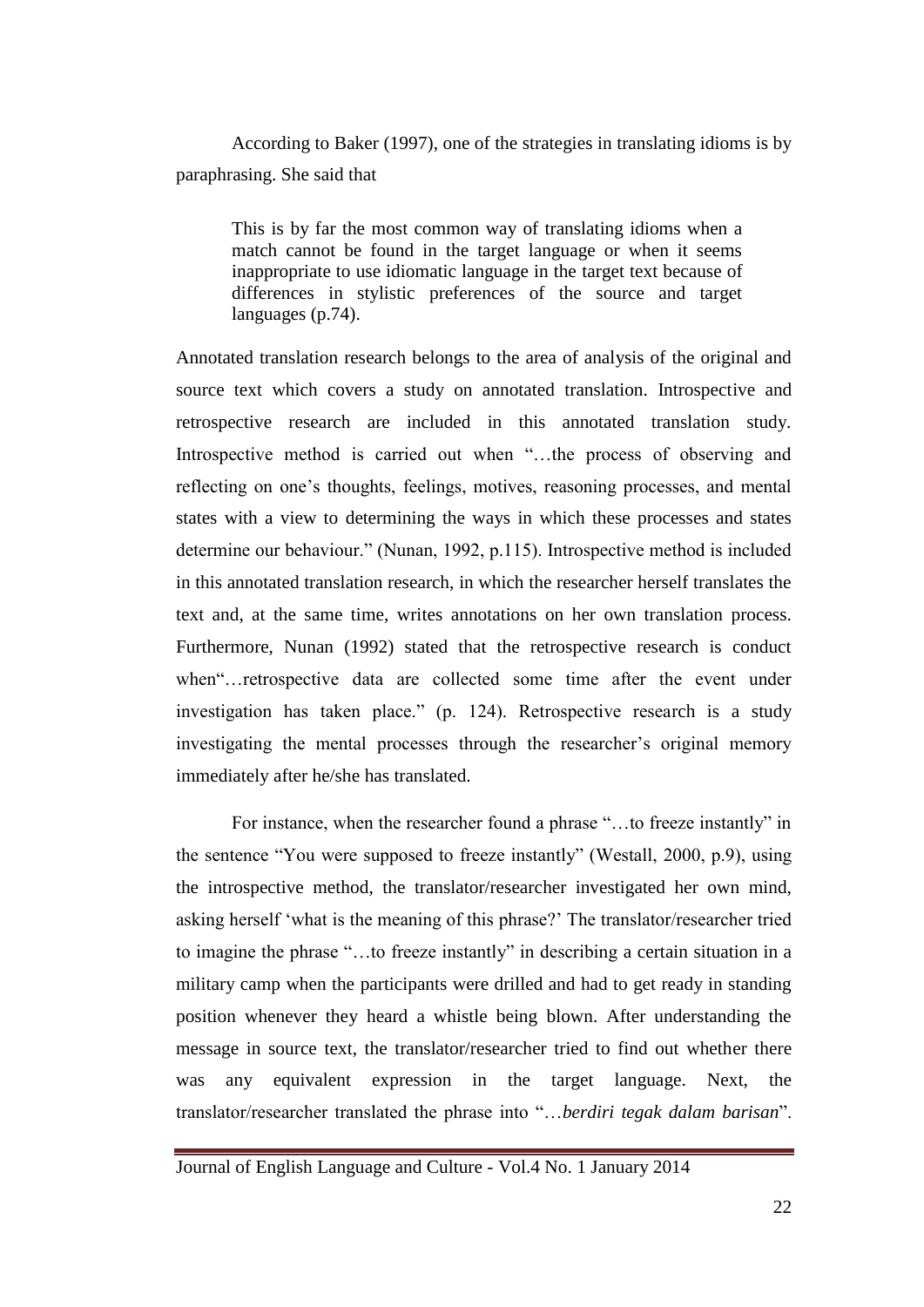Then when the phrase was translated, the translator/researcher used the retrospective method to investigate the text that she just had translated referring to the translation theories. The questions were which theory did she use and was the result of the translated text suitable? The translator/researcher then referred to one of the Principles of Translation which Duff (1990) had proposed, "The translation should reflect accurately the meaning of the original text."  $(p.10)$ . Hence, the translator/researcher used "...berdiri tegak dalam barisan" which reflected the meaning of the source language in line with the context.

### **2. Discussion**

The process of this research will be as follows: the source text is read thoroughly to give a full understanding of the content. Independently the writer/translator translates the source text into Indonesian (the source text is in English). At the same time she marks down the words/phrases/clauses/sentence of any other language components that has become a problem in the process of translating. During the course of translating the text, the writer/translator regularly consults her advisor to discuss problems she encounters referring to the task undertaken. These problematic items should be analysed and the writer/translator then should give plausible reasons as to the solving of these problems. Among the problems found during the process of translation, the writer/translator has taken only the most crucial ones due to the limited time allotted.In this category, there are four figures of speech to be annotated:

| Data<br>No. | <b>Annotated Figure of Speech</b>          | <b>Chapter</b>        | Page |
|-------------|--------------------------------------------|-----------------------|------|
| 1           | "her cheeks would have put roses to shame" |                       | 10   |
| 2           | "look at that fat slug"                    | റ                     | 12   |
| 3           | "make it sit up and beg"                   | $\mathcal{D}_{\cdot}$ | 13   |
|             | "Calibanthe Ariels"                        |                       | 15   |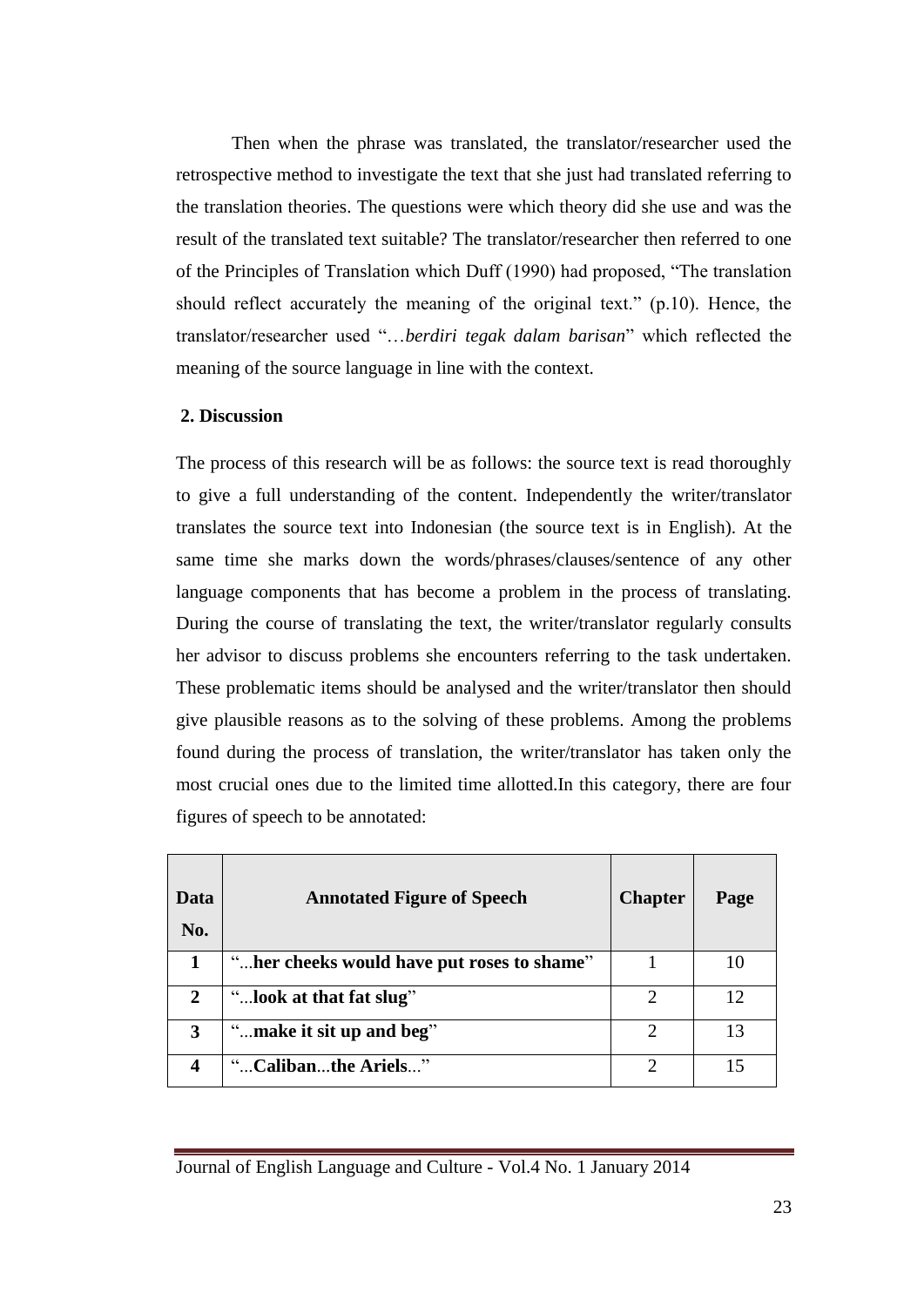Annotation and analysis:

1)

| Data | Page | <b>SOURCE TEXT</b>             | <b>TARGET TEXT</b>         |
|------|------|--------------------------------|----------------------------|
|      |      |                                |                            |
|      | 10   | Her forehead was high and      | Dahinya tinggi, halus, dan |
|      |      | smooth and creamy; her cheeks  | berwarna kuning langsat;   |
|      |      | would have put roses to shame. | merah kedua pipinya lebih  |
|      |      |                                | indah dari merah bunga     |
|      |      |                                | mawar.                     |
|      |      |                                |                            |

The idiom "...her cheeks would haveput roses to shame" is translated into ―…*merah kedua pipinya lebih indah dari merah bunga mawar*‖. It was translated into plain prose for a reason that the translator/researcher could not find the equivalent meaning in Indonesian language. Moreover, a change from a phrase into a sentence took place in the translating process.

# **Translation strategy:**

Emphasis on stylistic appropriateness: the selection of appropriate genre and type of discourse that is transferring an idiomatic expression into plain prose in the target language text.

## **Translation theories:**

1. Duff's Principles of Translation:

In translating idiom, there are several things the translator should consider before transferring the meaning to source language and one of them is to ―…use a non-idiomatic or plain prose translation.‖ (Duff, 1990, p,11). For example, "...her cheeks would have put roses to shame" into a plain sentence "...*merah kedua pipinya lebih indah dari merah bunga* mawar."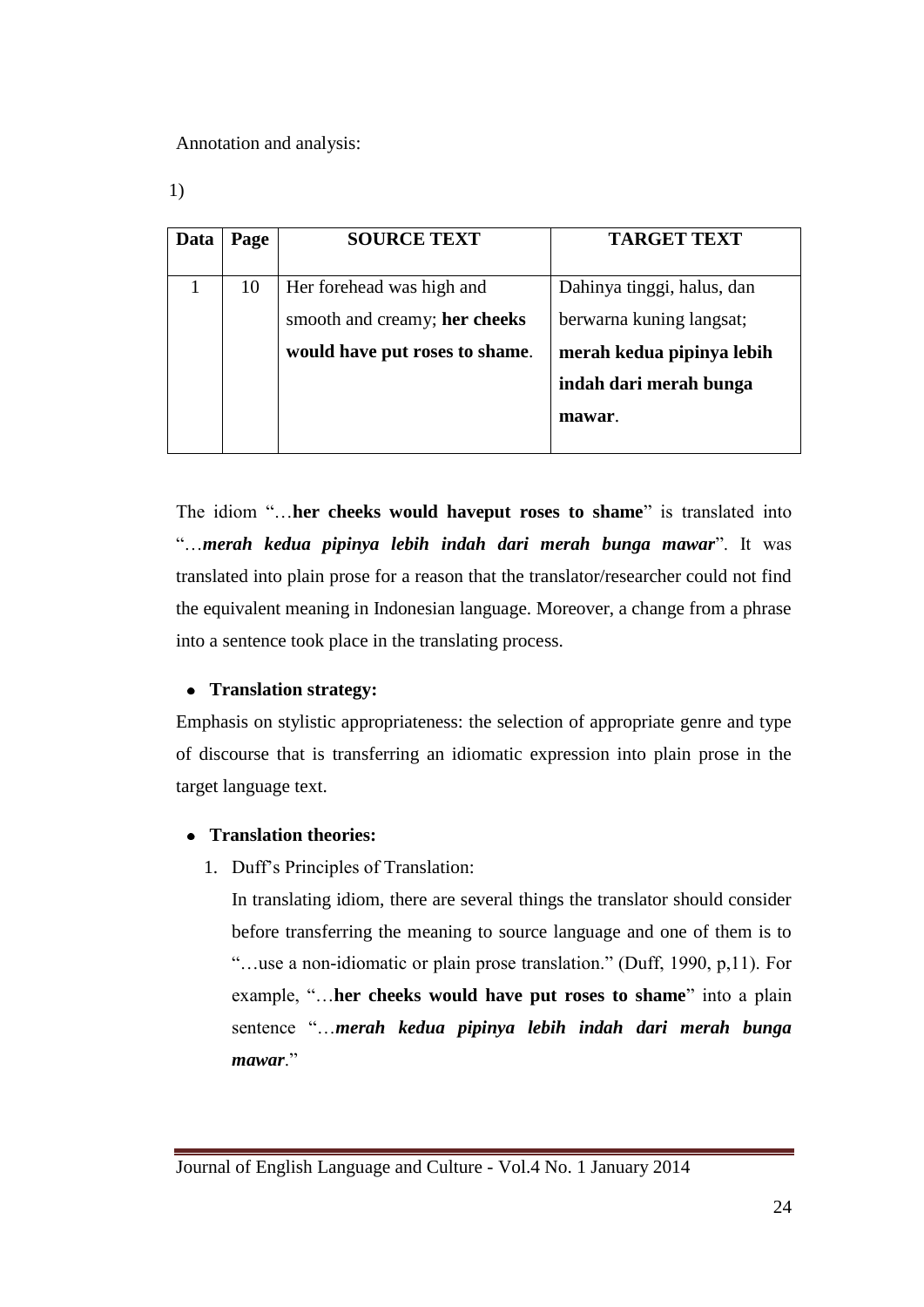2. According to Baker (1997), one of the strategies in translating idioms is by paraphrasing. She said that

This is by far the most common way of translating idioms when a match cannot be found in the target language or when it seems inappropriate to use idiomatic language in the target text because of differences in stylistic preferences of the source and target languages (p.74).

2)

| Data           | Page | <b>SOURCE TEXT</b>               | <b>TARGET TEXT</b>           |
|----------------|------|----------------------------------|------------------------------|
| $\overline{2}$ | 12   | The first word I heard, when     | Kata pertama yang aku dengar |
|                |      | entering the oak-lined heaven of | saat memasuki surga berlapis |
|                |      | my grammar school were: 'God,    | kayu ek di grammar school    |
|                |      | look at that fat slug.'          | yang baru adalah "Ya ampun,  |
|                |      |                                  | lihat gajah bengkak itu."    |

In the *Longman Active Study Dictionary*, 'slug' is "a small soft creature with no legs that moves very slowly along the ground' and so-called 'snail', which is Indonesians call it '*siput*'. The metaphorical phrase "...look at that fat slug" can be literally translated into "...*lihat siput gemuk itu*." Yet it is unusual for Indonesians to mention human physical condition by referring him or her to 'siput'. Thus, the noun "...look at that fat slug" was translated into "...*lihat gajah bengkak itu*‖.

## **Translation strategy:**

Emphasis on stylistic appropriateness that is selection of appropriate genre , namely the English idiomatic expression 'fat slug' into Indonesian idiomatic expression ‗*gajah bengkak*'.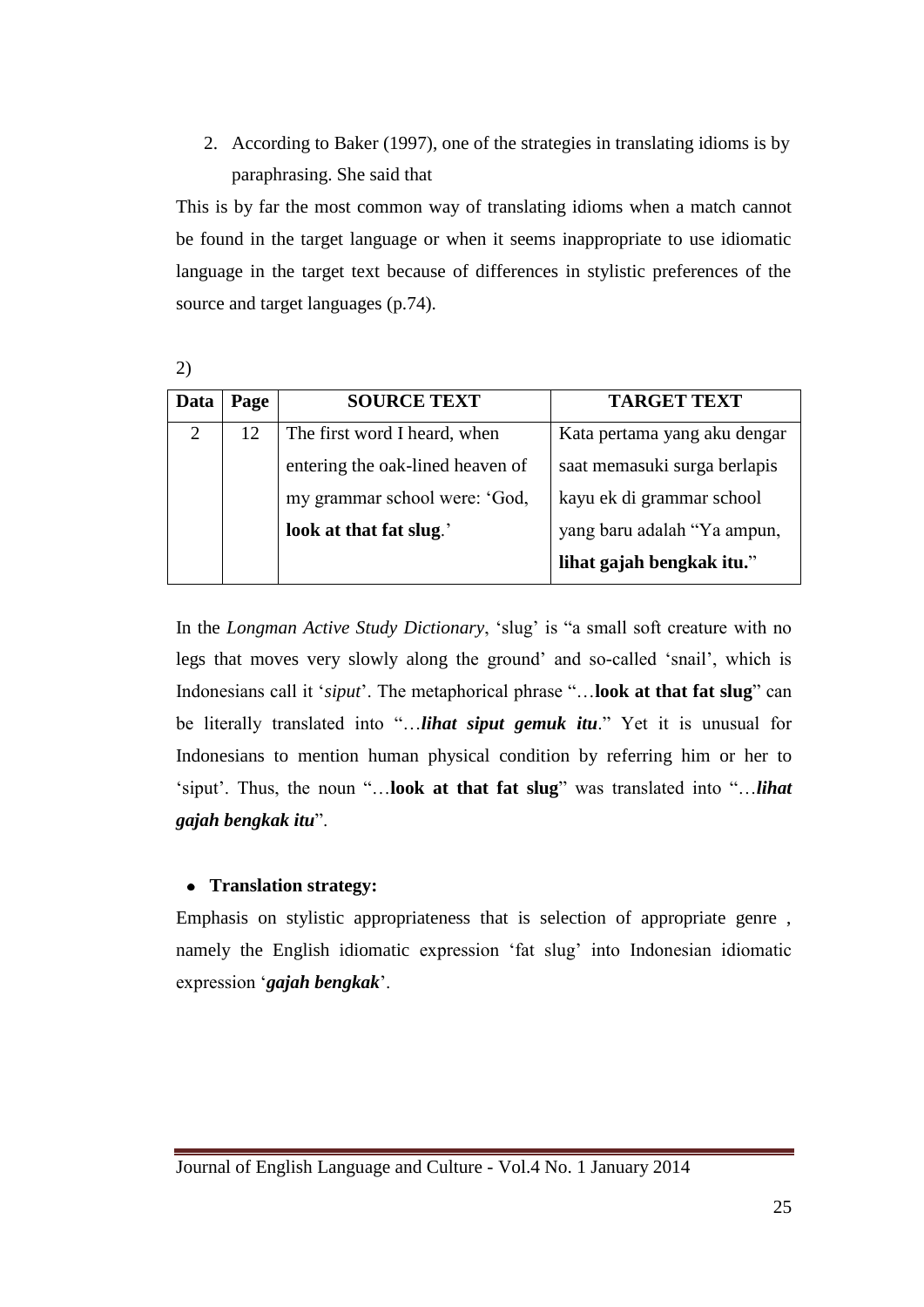# **Translation theories:**

- 1. Duff's Principle of Translation, which says that "Idiomatic expressions are notoriously untranslatable … If the expressions cannot be directly translated,  $\ldots$  use a close equivalent..." (Duff, 1990, p.11).
- 2. In translating metaphors, Larson (1984) suggested that "...the translator to analyze it and find the two propositions which are the semantic structure behind the figure of speech." (p.246-247). The image 'slug' is unusual for Indonesians when referring to physical conditions of being overweight. They usually use the image ‗*gajah*' instead of using ‗*siput*'.

Therefore it is better to use the familiar image in the target text because it will carry strong meaning to the Indonesian readers, so "...**fat slug**" was translated into "...gajah bengkak" to make a similar comparison in Indonesian language.

- 3. Newmark (1988) described that "...a stock metaphor as an established metaphor which in an informal context is an efficient and concise method of covering a physical and/or mental situation both referentially and pragmatically.‖ (p.108). Moreover, he also suggested in translating this stock metaphor "...look at that fat slug" into "...*lihat gajah bengkak itu*" is by considering "...to replace the SL image with another established TL image, if one exists that is equally frequent within the register."  $(p.109)$ .
- 3)

| Data | Page | <b>SOURCE TEXT</b>                                            | <b>TARGET TEXT</b>                |
|------|------|---------------------------------------------------------------|-----------------------------------|
| 3    | 13   | Most of all, hate for those little Terutama adalah rasa benci |                                   |
|      |      | quick clever boys, who could terhadap para anak laki-laki     |                                   |
|      |      | almost make the ball stick to their                           | yang cepat dan cekatan itu,       |
|      |      | feet, make it sit up and beg.                                 | yang hampir dapat membuat         |
|      |      |                                                               | bola menempel pada kaki           |
|      |      |                                                               | mereka, serta <b>membuat</b> bola |
|      |      |                                                               | itu tunduk padanya.               |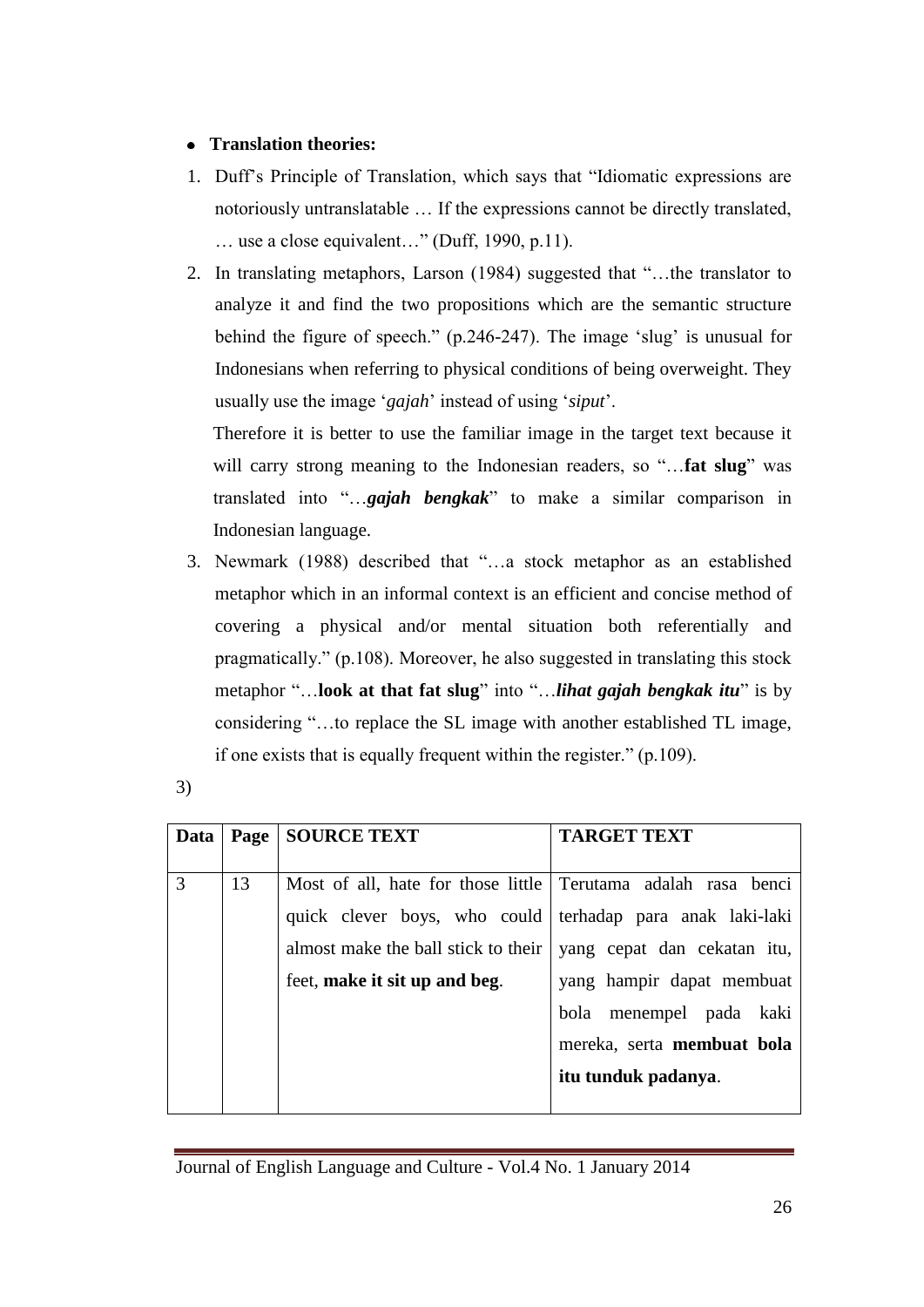A phrase "...make it sit up and beg" was translated into "...*membuat bola itu tunduk padanya*." In this matter, the ball is personified so as if it can "...sit up **and beg**." The verb 'sit up and beg' which actually refers to actions of a pet, especially dogs, and becomes one single verb 'tunduk'. This figure of speech is called personification and for that matter, the translator/researcher decided to maintain the translation in the same style.

## **Translation strategy:**

Emphasis on stylistic appropriateness, that is the selection of appropriate genre and type of discourse in translating the figure of speech, for example, "...make it sit up and beg" into "...*membuat bola itu tunduk padanya*."

## **Translation theories:**

- 1. Duff's Principle of Translation, namely style and clarity which says that "the translator should not change the style of the original. But if the text is sloppily written, … the translator may, for the reader's sake, correct the defects." (Duff, 1990, p.11).
- 2. There are three different ways in translating figurative meanings, they are ―…(a) shifts from figurative to nonfigurative usage,… (b) shifts from one type of figurative expression to another figurative expression, … (c) nonfigurative expressions changed into figurative ones ..." (Nida and Taber, 1982, p.107). In this research, type (b) is used, that is the English figurative expression "...make itsit up and beg" into Indonesian figurative expression ―…*membuat bola itu tunduk padanya***.**‖
- 3. A literal translation of "...make it sit up and beg" translated into "... *membuat bola itu duduk tegak dan memohon."* may give a wrong meaning in the Indonesian language. Hence, Larson (1984) recommended that ―**figurative senses** and figure of speech will almost always need adjustment in translation. Sometimes a nonfigurative equivalent will be needed in the receptor language; *sometimes a different figure of speech with the same meaning may be found* [italics added]" (p.159). For this reason, it is accurate and natural to translate the mentioned phrase "...make it sit up and beg"

Journal of English Language and Culture - Vol.4 No. 1 January 2014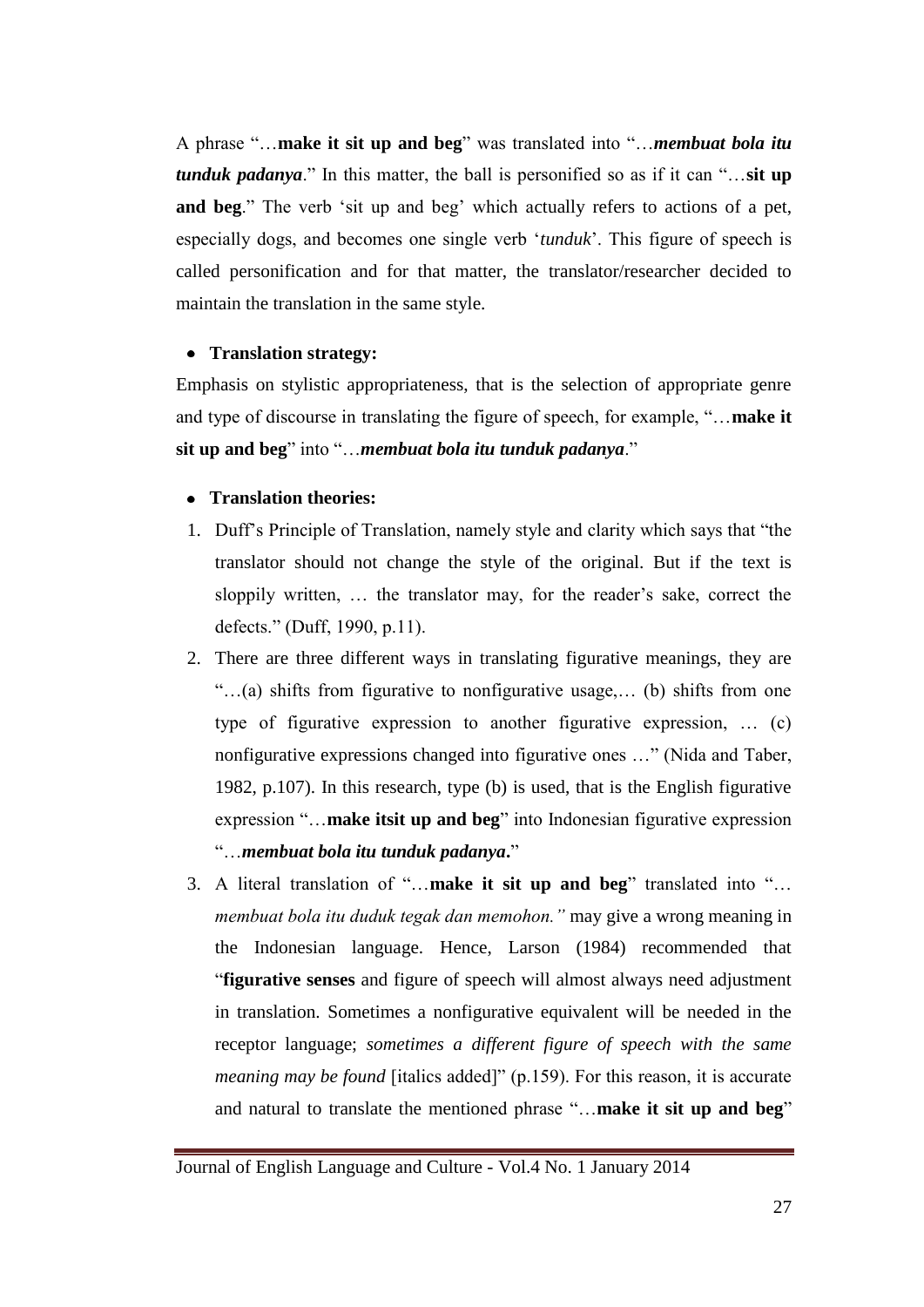into Indonesian figurative expression ―…*membuat bola itu tunduk*  padanya."

| Data           | Page | <b>SOURCE TEXT</b>             | <b>TARGET TEXT</b>                                             |
|----------------|------|--------------------------------|----------------------------------------------------------------|
| $\overline{4}$ | 15   |                                | I became Caliban, full of hate,   Aku menjadi seperti Caliban, |
|                |      |                                | and God help the Ariels of the   tokoh bengis dan brutal dalam |
|                |      | three-quarter line if I caught | drama Shakespear,<br>penuh                                     |
|                |      | them $\dots$                   | kebencian, dan biarlah Tuhan                                   |
|                |      |                                | menolong para Ariel di baris                                   |
|                |      |                                | belakang apabila aku menerjang                                 |
|                |      |                                | mereka                                                         |

The English metaphor "I became **Caliban** ..." and "...God help **the Ariels**..." were translated into "Aku menjadi seperti *Caliban, tokoh bengis dan brutal dalam drama Shakespear,...*" and "...biarlah Tuhan menolong para Ariel". In *Wikipedia*, the character Caliban in William Shakespear's *The Tempest* is referred to as "... a wild man, or a beast man, ... Caliban is the son of the luciferous woman, Sycorax, by a devil."

[\(http://en.wikipedia.org/wiki/Caliban\\_\(The\\_Tempest\)\).](http://en.wikipedia.org/wiki/Caliban_(The_Tempest)))

Moreover, Ariel is said as "... a fictional sprite who appears in William Shakespeare's play *The Tempest*. Ariel is bound to serve the magician Prospero, who rescued him from the tree in which he was imprisoned by Sycorax, the witch who previously inhabited the island."

[\(http://en.wikipedia.org/wiki/Ariel\\_\(The\\_Tempest\)\).](http://en.wikipedia.org/wiki/Ariel_(The_Tempest)))

In the context, 'the Ariels' are associated to the back-players in rugby games.

# **Translation strategies:**

1. Pragmatic strategy, namely adding information ―…*tokoh bengis dan brutal dalam drama Shakespear*…"to the translation after the name Caliban, so as to make the readers understand what the author meant.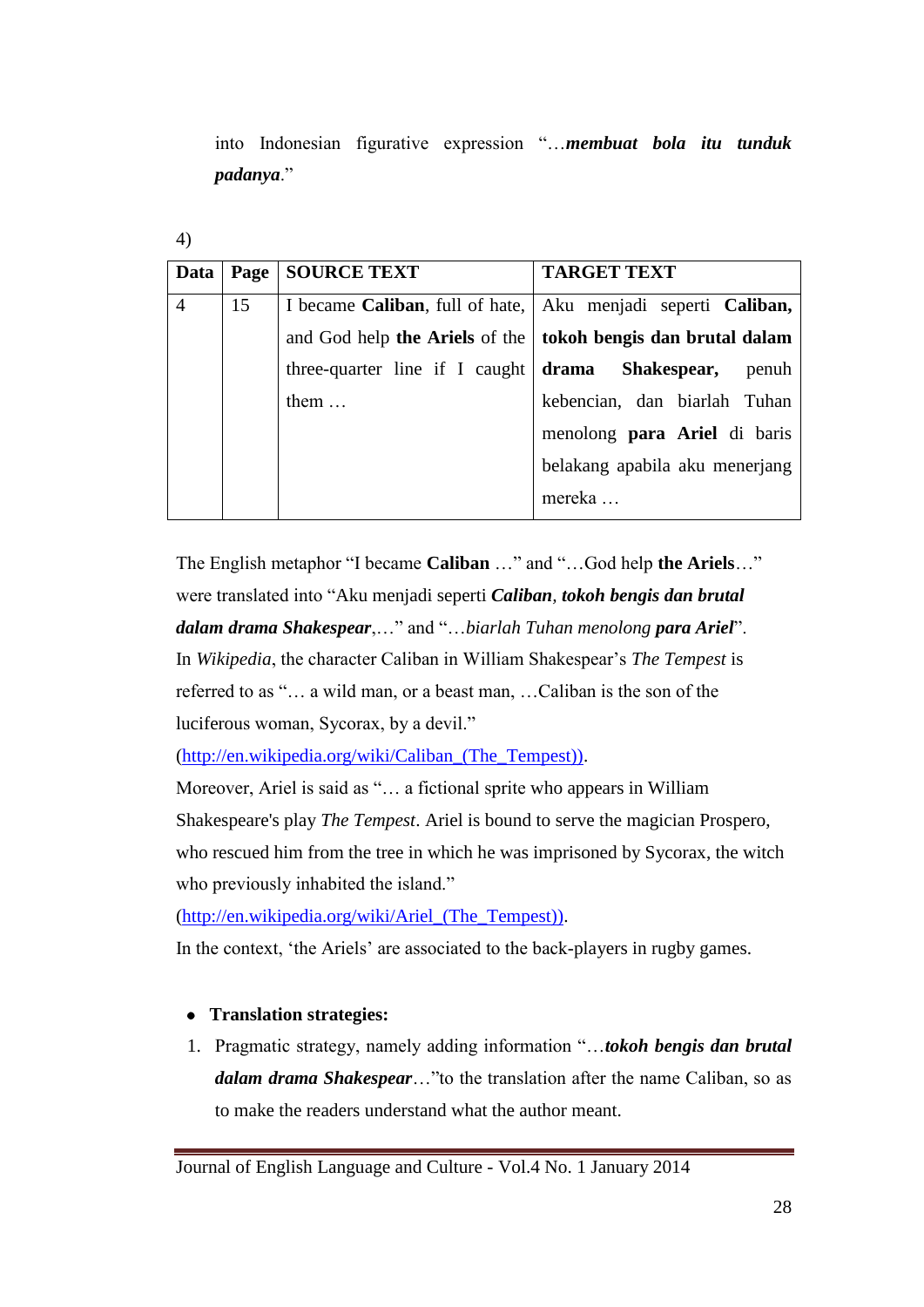2. Emphasis on stylistic appropriateness, which is the selection of appropriate genre. The speaker associated himself as "...Caliban..." and the backplayers as "...the Ariels."

## **Translation theories:**

- 1. Duff's Principle of Translation suggested in translating idiomatic expressions, including metaphor and 'culturally bound' expression, by having "the word is retained in its original form (haiku, croissant) and no explanation is given" (Duff, 1981, p.26)., from the English word"...Caliban..." into "...*Caliban*..." as well as "...the Ariels ..." into ―…*para Ariel*…‖. The importance is the translator/researcher has to know who the readers are to solve the problem.
- 2. Newmark's over-translation: The translator/researcher understood that the names in the context are very important and significant components and it is mentioned that "when they are important, they have to be compensated by overtranslation, which adds further meaning ..." (Newmark, 1991, p.8).
- 3. Newmark (1991) mentioned that in translating names, translators should carefully examine the names, because they may have connotative meanings:

We have to bear in mind the anything that has a material meaning can in principle be intended or interpreted figuratively, and the translator decided whether the metaphor or the sense is to be made more explicit than it is in the original (p.84)

He suggested the translators to use definition in translating difficult and culturally-bound word as well as figurative language, that is " …usually recast as a descriptive noun-phrase or adjectival clause." (Newmark, 1981, p.31).

4. Nida and Taber (1982) suggested that there are three types of lexical or semantic expansions to alter the meaning of the word "...*Caliban*..." and "...the Ariels...", and one of them is classifier. It is said that classifier method is "...relatively common and can be used whenever a borrowed word needs some semantic redundancy attached to it, so that the reader will be

Journal of English Language and Culture - Vol.4 No. 1 January 2014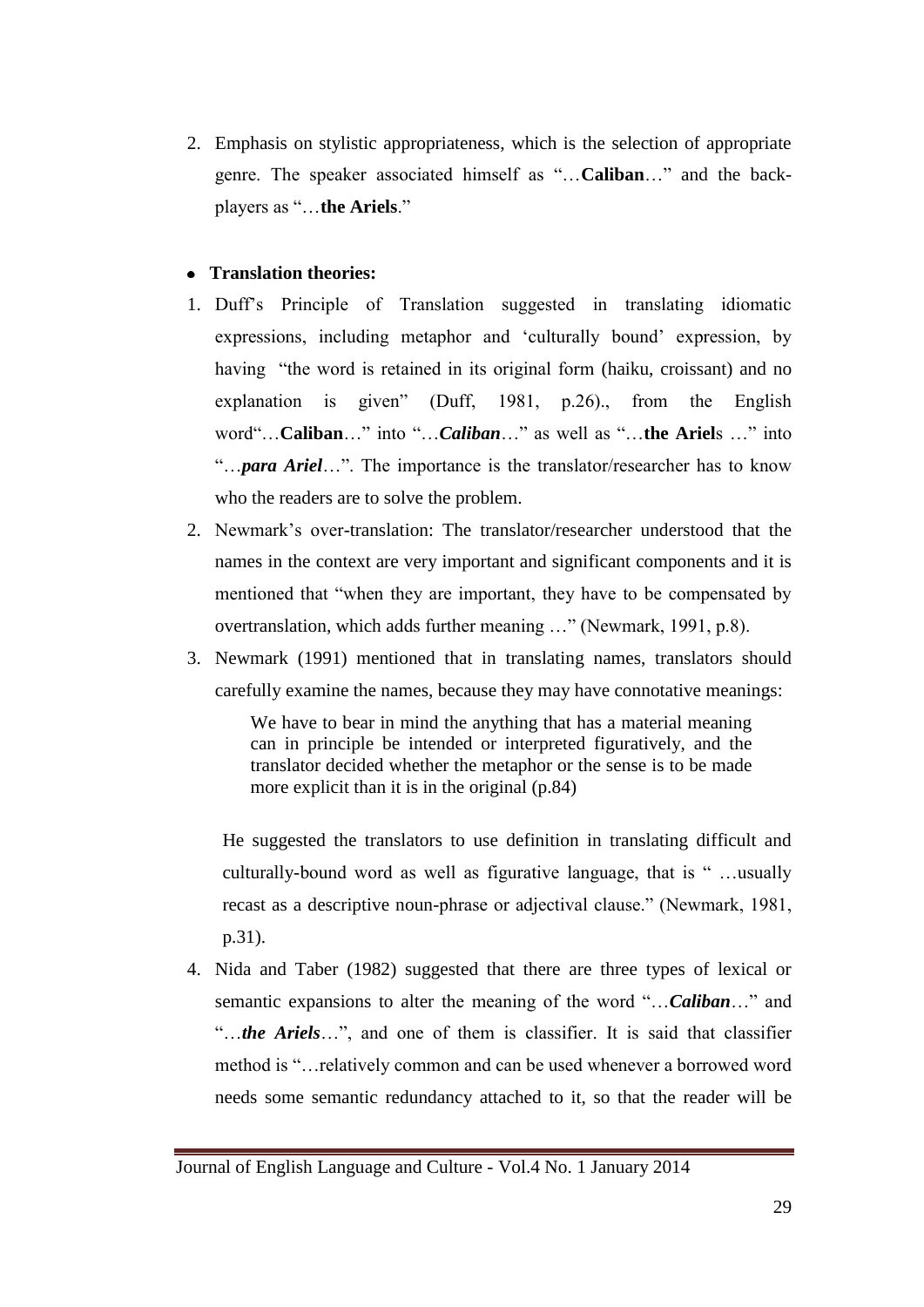able to understand at least something about its form and/or function." (p.167).

### **3. Conclusions**

In general, figure of speech includes simile, metaphor, idiom, etc, and there are several procedures in transferring the above mentioned figures of speech into accurate Indonesian language. First, in translating idiom sometimes the writer/translator decided to have a plain prose for a reason that she could not find the equivalent Indonesian idiom. Thus, there is a change from a phrase into a sentence in this process. Selection of genre was taken into account as a translation strategy to attain the accurate meaning in the source text.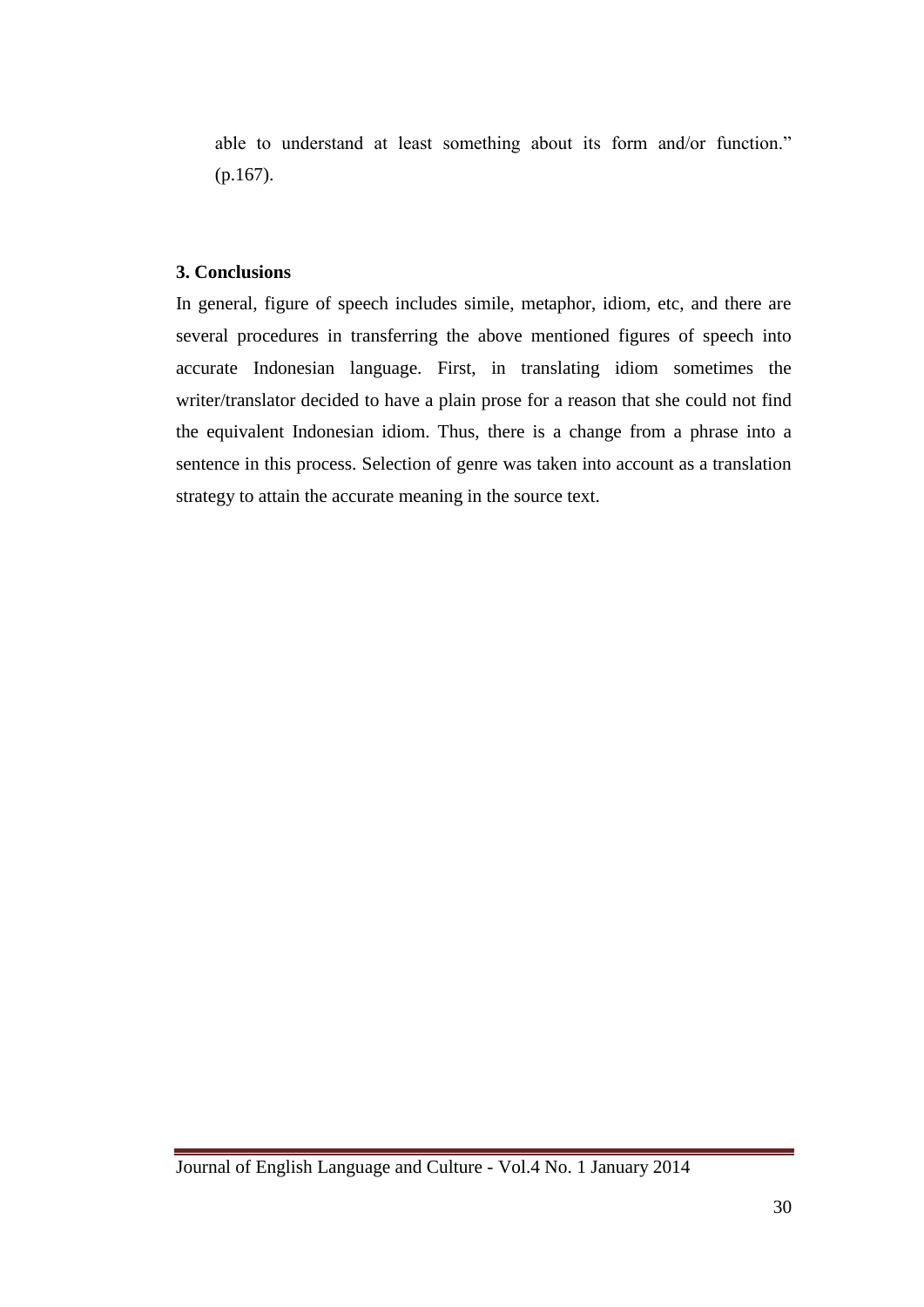#### **References**

Baker, Mona. 1992. *In Other Words: A Course Book on Translation*. Routledge, London.

Duff, Alan. 1990. *Translation*. Oxford University Press, Oxford.

\_\_\_\_\_\_\_\_\_. 1984. *Third Language*. Pergamon Press, Oxford.

- Gates, John Edward & Maxine Tull Boatner. 1975. *A Dictionary of American Idioms* (Rev. ed.). Barron's Educational Series, Inc., Woodbury, New York.
- Larson, Mildred. L. 1998. *Meaning-based Translation: a guide to cross-language equivalence* (2<sup>nd</sup>ed.). University Press of America, Michigan.

*Longman Active Study Dictionary*. 2005. Pearson Education Limited, Essex.

Newmark, Peter. 1991*. About Translation.* Multilingual Matters Ltd, Clevedon.

\_\_\_\_\_\_\_\_\_\_\_\_\_. 1986. *Approaches to Translation*. Pergamon Press Ltd., Oxford.

\_\_\_\_\_\_\_\_\_\_\_\_\_. 1988. *A Text Book of Translation*. Prentice Hall, London.

- Nida, Eugene A. and Taber, Charles, R. 1982.*The Theory and Practice of Translation.*E. J. Brill, Leiden.
- Nunan, D. 1992. *Research Methods in Language Learning*. Cambridge University Press, Cambridge.
- Westall, Robert. 2000. *Falling into Glory*. Cox & Wyman Ltd. Berkshire, Great Britain.
- William, Jenny & Andrew Chesterman. 2002. *The Map: A Beginner"s Guide to Doing Research in Translation Studies*. St. Jerome Publishing, Manchester.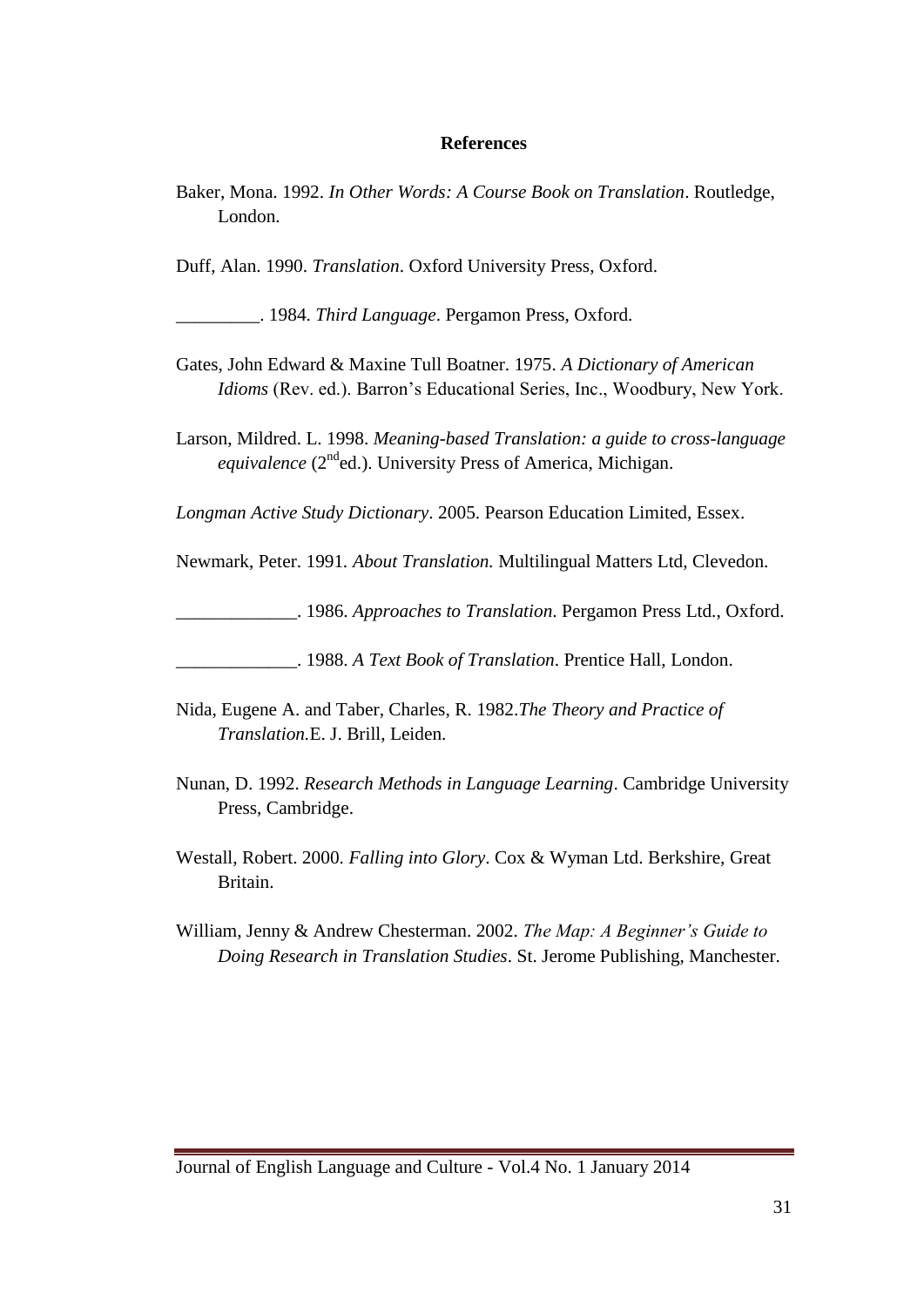*Wikitionary, a free dictionary*. 2009. Retrieved on March 12th, 2009. [http://en.wikipedia.org/wiki/Caliban\\_\(The\\_Tempest\)](http://en.wikipedia.org/wiki/Caliban_(The_Tempest)) (2009). Retrieved on March 12th, 2009. [http://en.wikipedia.org/wiki/Ariel\\_\(The\\_Tempest\)](http://en.wikipedia.org/wiki/Ariel_(The_Tempest))

Wilkinson, David. 2000. *The Researcher"s Toolkit*. Cambridge University, London.

## **Appendices**

## Data 1

| 10 | She had spring and bounce.           | Ia lincah dan penuh semangat.         |
|----|--------------------------------------|---------------------------------------|
|    | Her forehead was high and smooth     | Dahinya tinggi, halus, dan berwarna   |
|    | and creamy; her cheeks would         | kuning langsat; <i>merah kedua</i>    |
|    | have put roses to shame.             | pipinya lebih indah dari merah        |
|    |                                      | bunga mawar.                          |
|    | Her hair flowed back, deep red and   | Rambutnya tergerai ke belakang,       |
|    | silky, under a red bandeau.          | berwarna merah gelap dan lembut       |
|    |                                      | seperti sutera, diikat dengan bando   |
|    |                                      | merah.                                |
|    | Her nose turned up, right at the     | Ujung hidungnya mencuat; matanya      |
|    | end, her eyes were large, dark and   | besar, gelap, dan bersinar-sinar; dan |
|    | sparkling, and her lips rounded and  | bibirnya bulat indah.                 |
|    | shapely.                             |                                       |
|    | She looked about her with            | Ia melihat sekelilingnya dengan       |
|    | eagerness, as if she was waiting for | penuh semangat, seolah-olah dia       |
|    | the start of the Christmas           | sedang menunggu pertunjukan           |
|    | pantomime.                           | pantomim Natal dimulai.               |
|    | Did she guess the effect she was     | Apakah beliau mengetahui pesona       |
|    | having? I doubt it.                  | yang dimilikinya? Aku meragukan       |
|    |                                      | hal itu.                              |
|    | And I never know if she had the      | Dan aku tidak tahu jika ia memberi    |
|    | same effect on my classmates.        | dampak yang sama terhadap teman       |
|    |                                      | sekelasku atau tidak.                 |
|    | I would rather have died than ask    | Lebih baik aku mati saja dari pada    |
|    | any of them.                         | bertanya pada salah satu dari         |
|    |                                      | mereka.                               |
|    | They would have mocked and torn      | Mereka pasti mengolok-olok dan        |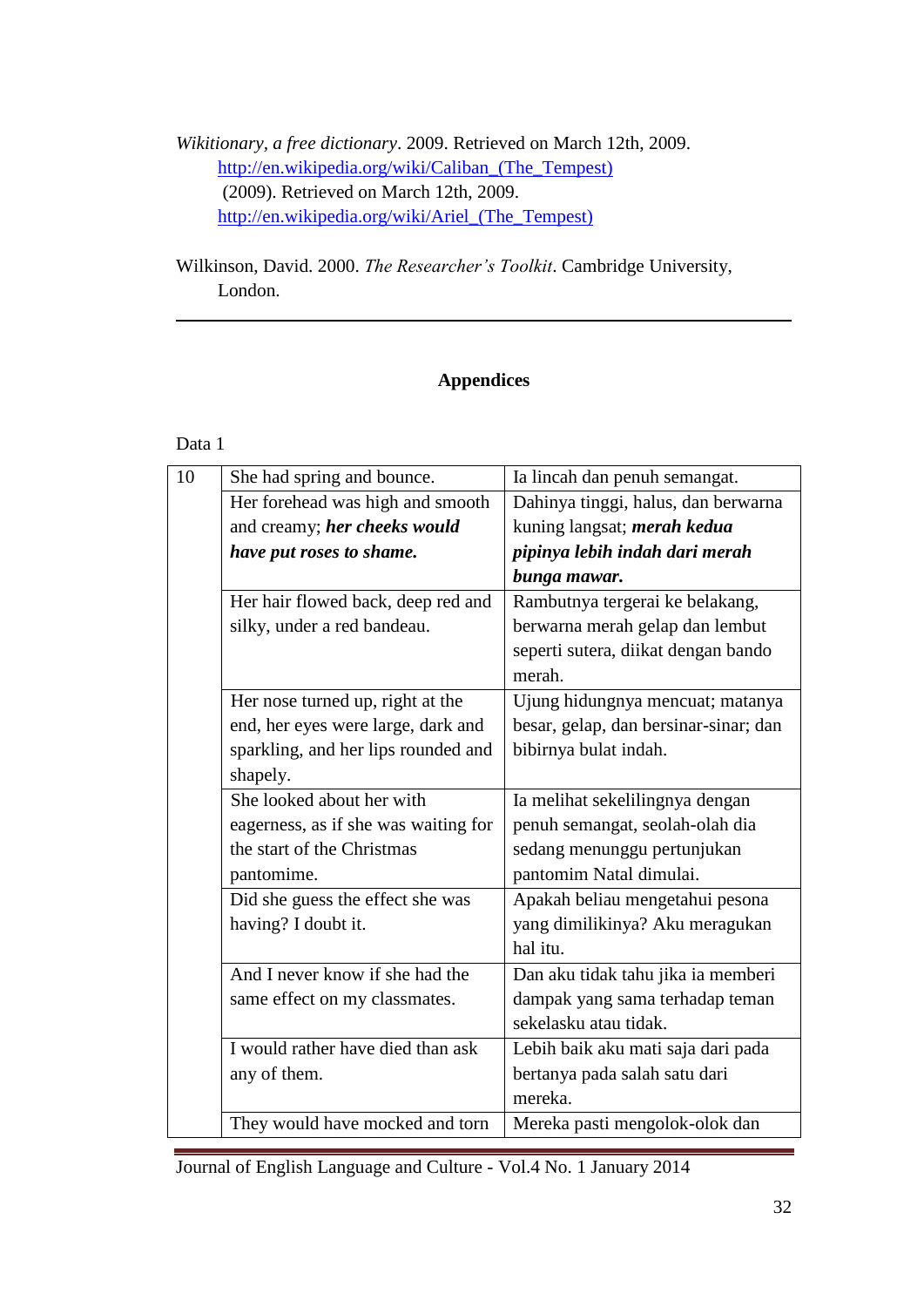| me to pieces, if they'd known how   | mempermalukanku habis-habisan       |
|-------------------------------------|-------------------------------------|
| I felt.                             | jika mereka tahu perasaanku.        |
| I just wanted her to take our class | Aku hanya ingin Miss Harris         |
| for any lesson she wished.          | mengajar dikelasku untuk mata       |
|                                     | pelajaran apa pun yang ia inginkan. |
| But she only ever marched us in.    | Tetapi dia hanya pernah menuntun    |
|                                     | barisan kami untuk masuk kelas.     |

# Data 2

| 12 | And I, biddable and greedy child,   | Dan selanjutnya, aku sebagai anak  |
|----|-------------------------------------|------------------------------------|
|    | ate all she gave me, and grew truly | yang penurut dan rakus, memakan    |
|    | enormous.                           | semua yang diberikannya dan betul- |
|    |                                     | betul tumbuh sangat besar.         |
|    | The first word I heard, when        | Kata pertama yang aku dengar saat  |
|    | entering the oak-lined heaven of    | memasuki surga berlapis kayu ek    |
|    | my grammar school were: 'God,       | grammar school yang baru adalah    |
|    | look at that fat slug.'             | "Ya ampun, lihat gajah bengkak     |
|    |                                     | itu."                              |
|    | It was a very trying time.          | Itu merupakan masa pencobaan yang  |
|    |                                     | penuh cobaan.                      |

# Data 3

| 13 | My quick mind could see what        | Otak cerdasku dapat melihat apa     |
|----|-------------------------------------|-------------------------------------|
|    | needed doing; my lumbering body     | yang perlu dilakukan, tapi badanku  |
|    | simply could not do it.             | yang lamban gerak ini benar-benar   |
|    |                                     | tidak dapat melaksanakannya.        |
|    | Oh, what rage and hate will pack    | Duh, kemarahan dan kebencian        |
|    | into a fat frame!                   | macam apa yang terbungkus dalam     |
|    |                                     | kerangka yang gemuk ini!            |
|    | Most of all, hate for those little  | Terutama adalah rasa benci terhadap |
|    | quick clever boys, who could        | para anak laki-laki yang cepat dan  |
|    | almost make the ball stick to their | cekatan itu, yang hampir dapat      |
|    | feet, make it sit up and beg.       | membuat bola menempel pada kaki     |
|    |                                     | mereka, serta membuat bola itu      |
|    |                                     | tunduk padanya.                     |